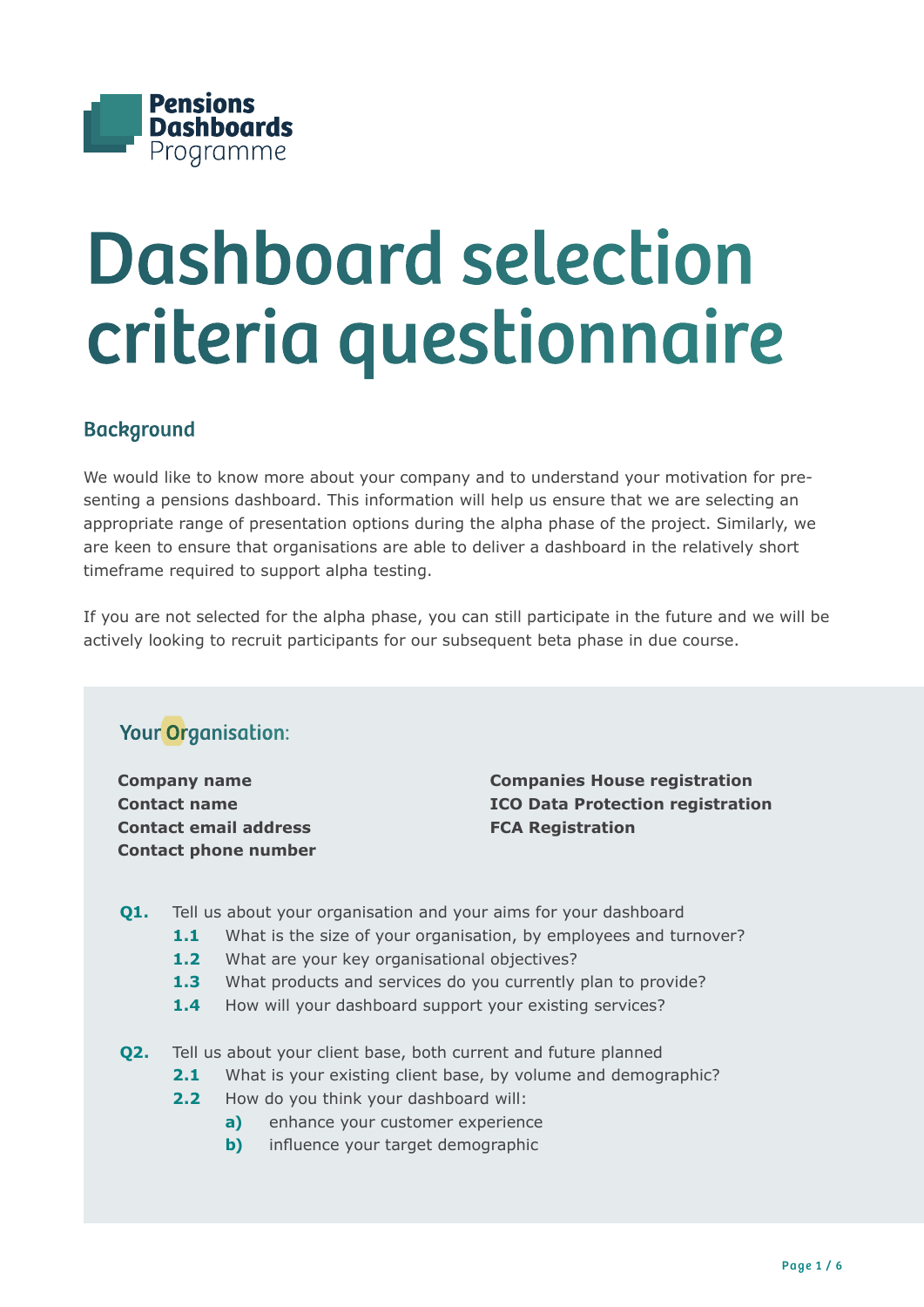### Understanding of the pensions market

Diversity and innovation are key to providing consumers with choice in how they receive their pension information. PDP recognises and welcomes the fact that not all dashboard providers will have a history in the pensions industry or a deep understanding of the way in which pensions have evolved.

This section will not form a part of the formal assessment of suitability but will help the programme understand the breadth of applicants.

- **Q3.** Please describe the extent of your previous engagement with the pensions industry.
- **Q4.** Do you have access to resource that will support your understanding of the pensions market during the development of your pensions dashboard?

#### Consumer engagement

The Pensions Dashboards Programme (PDP) would like to understand the ways in which your organisation ensures that the services you provide are appropriate for the needs of target users.

- **Q5.** With reference to your services mentioned in Question 1.3, could you confirm whether:
	- **5.1** they are user facing
	- **5.2** they include any financial services products
- **Q6.** Please describe your approach to gathering user needs and/or viewpoints
	- **6.1** How do you use this insight to influence the design of your services/propositions?
	- **6.2** How do you ensure that your products and services remain relevant and appropriate to consumers?
- **Q7.** Please provide an overview of your product development process (this relates to product/service evolution and not feature development).
- **Q8.** Please advise whether you are willing to share any existing user research that you may have undertaken with:
	- 8.1 the Pensions Dashboards Programme
	- **8.2** working groups, including other dashboard providers

#### Collaborative working with PDP

The Pensions Dashboards Programme will continue to evolve technical and design standards during the alpha phase of the programme. It is important that our partners contribute to this process and bring the benefit of their experience into this collaborative approach.

**Q9.** Please provide details of the resources that you have to support your participation in the alpha phase.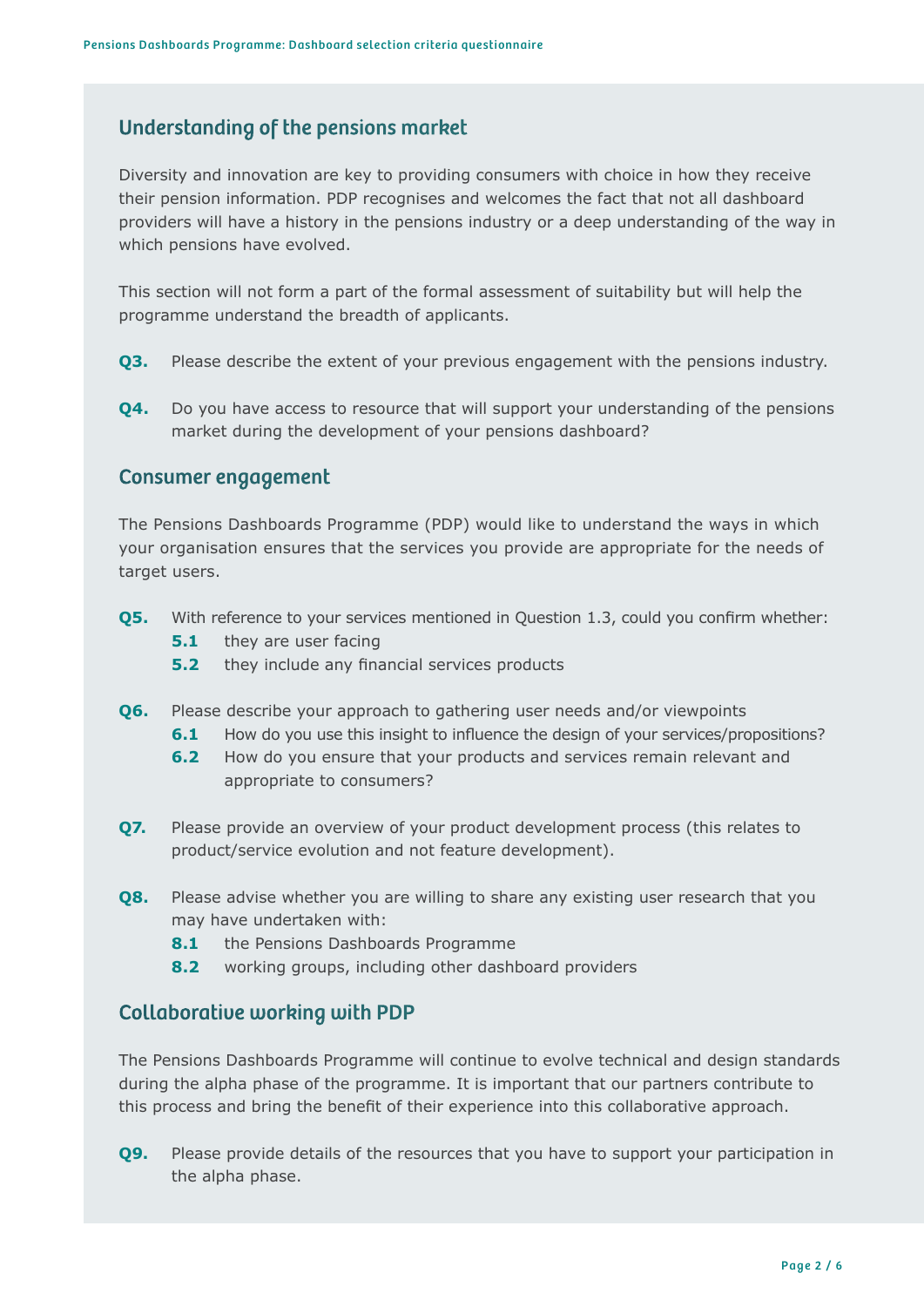- **9.1** Will your resources be made available for workshops, working groups and collaborative sessions?
- **9.2** Please describe your approach to finding and deploying test resource both internal and external.
- **Q10.** Please provide an overview of any collaborative initiatives in which you have participated (we recognise that there may be intellectual property limitations to what you can disclose).
- **Q11.** What are your views on sharing your research and findings:
	- 11.1 on the development of your pensions dashboard?
	- 11.2 from earlier development of your services?
- **Q12.** Within a collaborative environment you will be asked to:
	- **a)** operate fairly and without prejudice with all participating parties, including PDP, other technology suppliers and other dashboard providers
	- **b)** sign and maintain confidentiality agreements
	- **c)** commit to and support joint communication plans
	- **d)** participate in a joint testing community
	- **12.1** Please confirm whether you will be able to support all of these requirements

#### **Capability**

Your technical and delivery capability will be key to supporting the test phases of the ecosystem development. PDP is keen to work with responsive partners, which have demonstrable processes that enable effective management of issues and development.

To be selected for alpha, you will be required (at a minimum) to meet our Security and technology checklist [\(appendix\)](#page-5-0)

- **Q13.** Does your organisation comply with all aspects of the checklist:
	- **13.1** Yes / No?
	- **13.2** If no, which elements do you not currently meet?
	- **13.3** Please describe whether you plan to make meet these criteria and, if yes, what the target date is for completion.
- **Q14.** Please describe the tech stack you propose to operate dashboards on.
- **Q15.** Please describe your organisation's approach to software development, including descriptions of your software development methods, organisation, tooling and lifecycle.
- **Q16.** Tell us about your approach to conforming with security models and standards.
	- 16.1 Are you certified, if yes, to which standard?
	- 16.2 Please demonstrate your approach to security by design.
	- **16.3** Do you operate defined security roles and responsibilities within the organisation and are they aligned with the delivery of a dashboard?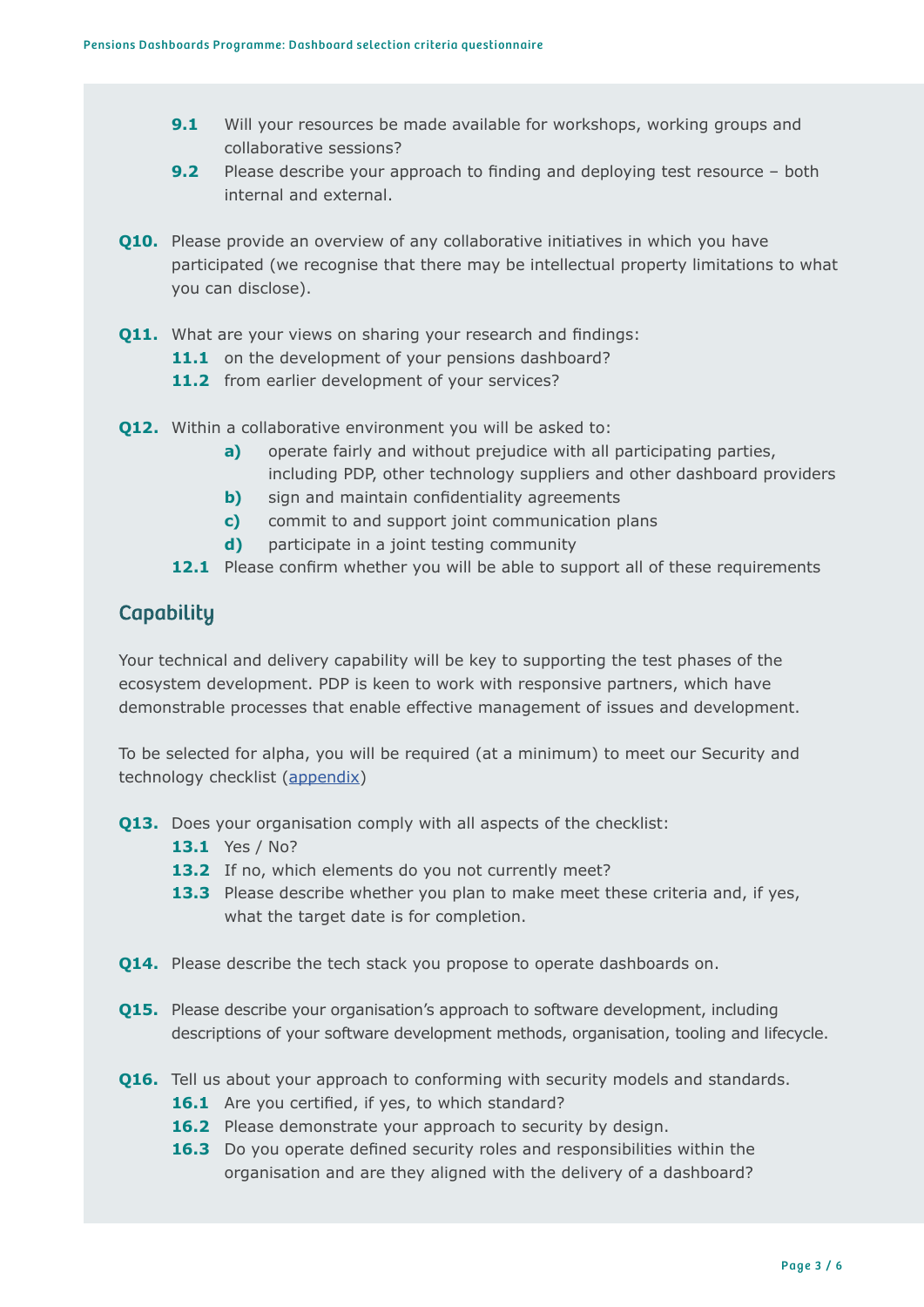- **Q17.** Please provide an overview of your test approach, including:
	- 17.1 structure and roles
	- **17.2** phases and methods
	- 17.3 dedicated test tools utilised
	- **17.4** specialist security testing capability
- **Q18.** Please describe your organisation's approach to penetration (pen) testing.
	- 18.1 What is the scope of your pen testing?
	- 18.2 Please advise which organisation undertakes your pen tests?
	- **18.3** Please provide a summary of your last relevant pen test including the status of any high or critical findings.
- **Q19.** Do you internally test for OWASP Top ten?
- **Q20.** Please outline your defect management approach: **20.1** Do you utilise any defect management tools? 20.2 How do you manage and track requirements?
- **Q21.** Please describe your approach to non-functional testing. 21.1 Which tools do you utilise to complete non-functional testing?
- **Q22.** Please outline your backup and DR solution.
- **Q23.** Please outline your operations capacity model, including how it is updated and validated.
- **Q24.** Could you please describe your current service model:
	- **24.1** Does your model include a help desk? If so, please describe its structure and how it can be enhanced to support the pensions dashboard.
	- 24.2 Is your service ISO20001 accredited?
	- **24.3** What changes will your service model need to support your pensions dashboard?
- **Q25.** Please provide a data model/dictionary for your service.
- **Q26.** Please tell us about any software development initiatives and experience your organisation has within financial services. A statement of experience would be useful.
	- **26.1** Provide three recent (ie within the last three years) client site references, with assurances that there are no potential conflict of interests with any client references.
- **Q27.** Please outline your organisation's potential policies and ability to preserve data sovereignty.

#### Governance and legal

In the future, the provision of pensions dashboards will be regulated by the Financial Conduct Authority (FCA). This regulatory responsibility will not be in place until the relevant legislation has passed through government. In the interim, PDP may require your organisation to make certain commitments: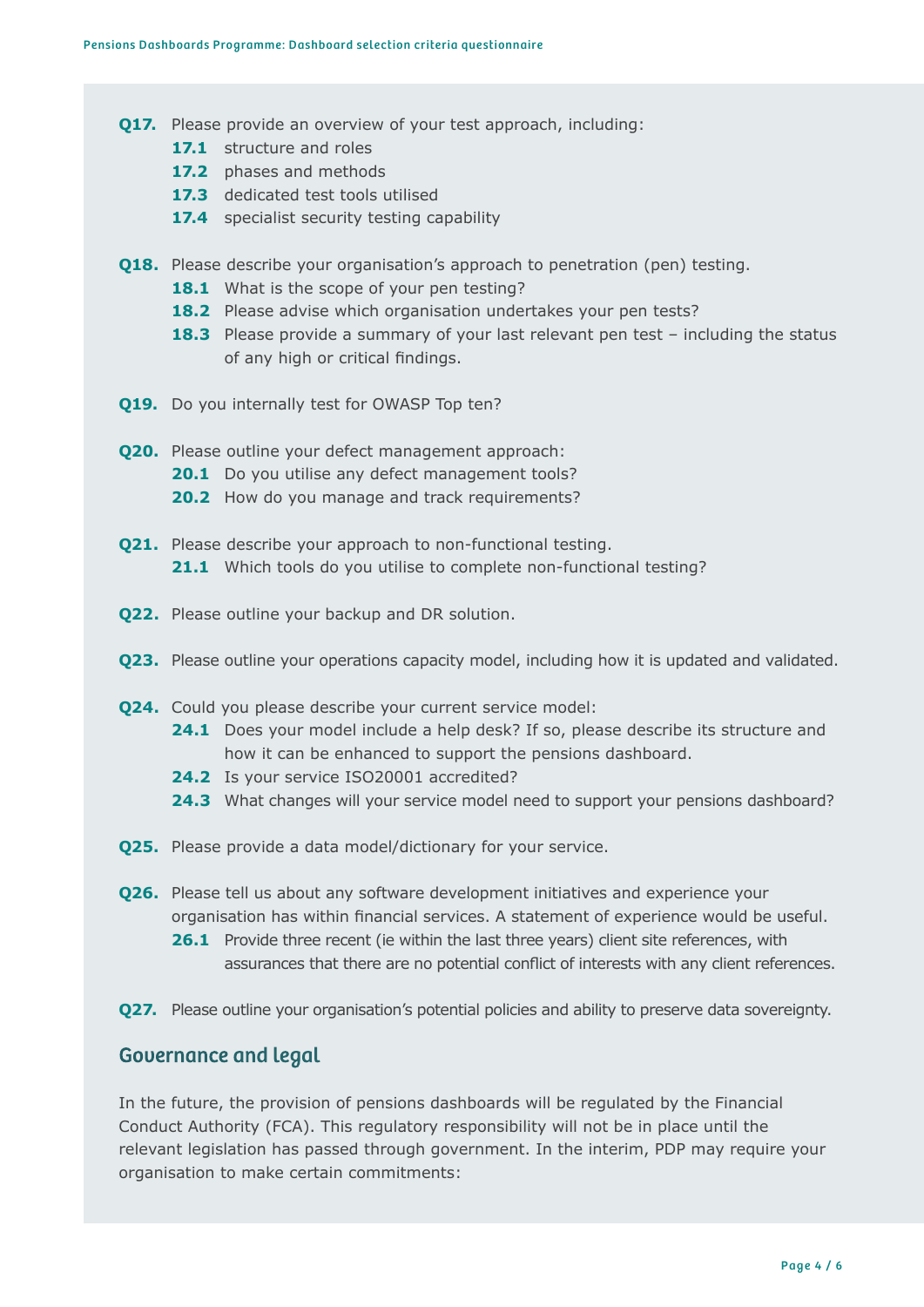- **Q28.** Would your organisation willingly sign consumer protection measures ahead of regulation?
- **Q29.** Has your organisation completed any data protection impact assessment (DPIA) or do you have plans to do so?
	- **29.1** Can your DPIA be shared with PDP?
- **Q30.** Would your organisation be willing to work alongside PDP, DWP and the FCA to:
	- **30.1** support the development of the rules and regulations applied to dashboard provision?
	- **30.2** test governance and registration approaches?
	- **30.3** evidence the ways in which personal data will be used by dashboard providers?
	- **30.4** develop the programme's liability model and the way in which it can be applied practically?
- **Q31.** Has your company been the subject of any complaint, legal proceedings, sanction or investigation by The Pensions Regulator, the Financial Conduct Authority or any other UK regulatory body?
	- **31.1** Please declare any and all actions, even if the action was resolved in your favour.
	- **31.2** Have you been subject to any regulatory action by any non-UK regulators?
- **Q32.** Have you been the subject of any ICO complaint, sanction or legal proceedings irrespective of outcome? Please provide details.